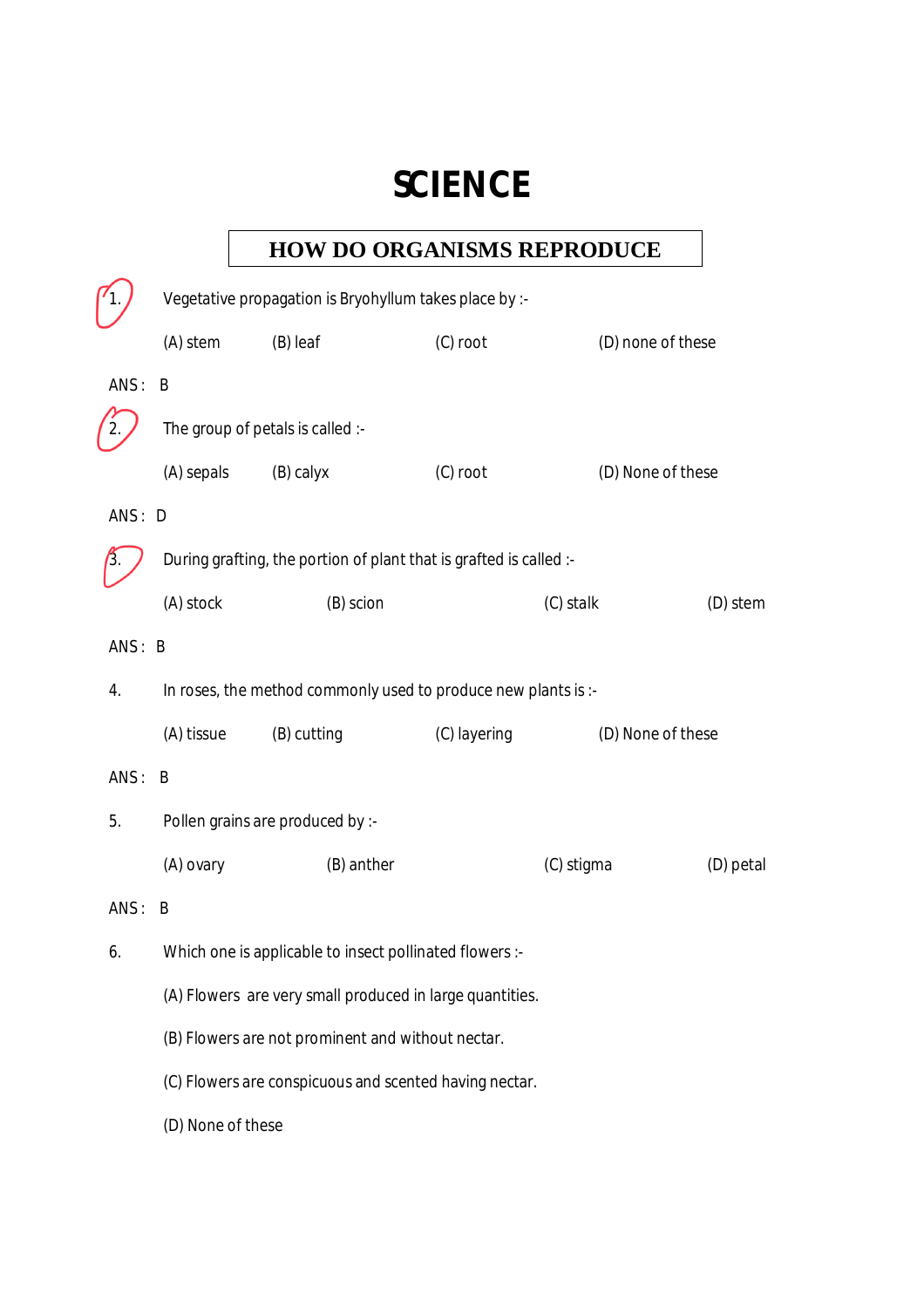| 7.     | The group of sepals is called :-                                           |                                                                  |                                             |                   |
|--------|----------------------------------------------------------------------------|------------------------------------------------------------------|---------------------------------------------|-------------------|
|        | (A) gynoecium                                                              | (B) calyx                                                        | (C) corolla                                 | (D) androecium    |
| ANS: B |                                                                            |                                                                  |                                             |                   |
| 8.     | Maize is :-                                                                |                                                                  |                                             |                   |
|        | (A) self pollinated                                                        |                                                                  | (B) cross pollinated by rain                |                   |
|        | (C) cross pollinated by insects                                            |                                                                  | (D) cross pollinated by wind                |                   |
| ANS: D |                                                                            |                                                                  |                                             |                   |
| 9.     |                                                                            | Which of the following produces male gametes in a flower :-      |                                             |                   |
|        | (A) sepals                                                                 | (B) petals                                                       | (C) carpels                                 | (D) stamens       |
| ANS: D |                                                                            |                                                                  |                                             |                   |
|        | During pollination, pollen grains get carried to which part of the carpel? |                                                                  |                                             |                   |
|        | (A) Ovary                                                                  | (B) Stigma                                                       | (C) Ovule                                   | (D) Style         |
| ANS: B |                                                                            |                                                                  |                                             |                   |
|        |                                                                            | At the time of entering into ovule, pollen tube has :-           |                                             |                   |
|        | (A) three male nuclei                                                      | (B) two meannuclei                                               | (C) one gamete nucleus (D) four male gamets |                   |
| ANS: B |                                                                            | male                                                             |                                             |                   |
| 12.    |                                                                            | The transfer of pollen grains from anther to stigma is termed :- |                                             |                   |
|        | (A) ovulation                                                              | (B) double fertilization                                         | (C) pollination                             | (D) fertilization |
| ANS: C |                                                                            |                                                                  |                                             |                   |
| 13.    | Fertilization in plants occurs in the :-                                   |                                                                  |                                             |                   |
|        | (A) embryo sac                                                             | (B) style                                                        | (C) pollen tube                             | (D) stigma        |
| ANS: A |                                                                            |                                                                  |                                             |                   |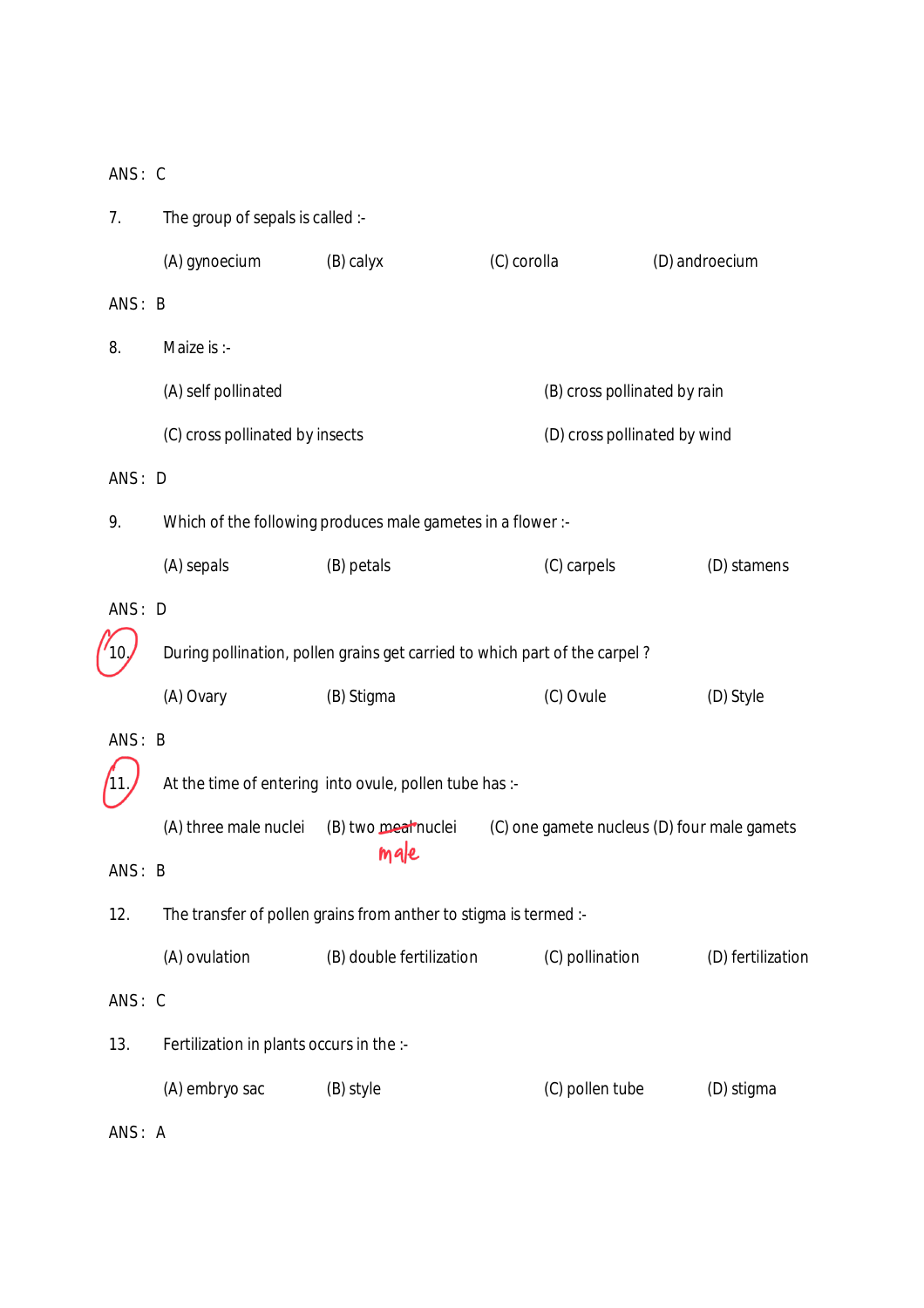| 14.    |                               | Stem cutting are commonly used for propagation in :-                |                                                                                |                                                                                                   |
|--------|-------------------------------|---------------------------------------------------------------------|--------------------------------------------------------------------------------|---------------------------------------------------------------------------------------------------|
|        | (A) mango                     | (B) jasmine                                                         | (C) cotton                                                                     | (D) sugarcane                                                                                     |
| ANS: D |                               |                                                                     |                                                                                |                                                                                                   |
| 15.    |                               |                                                                     |                                                                                | Vegetative reproduction in plants like citrus, jasmine and grapevine is done by the process of :- |
|        | (A) stem layering             | (B) stem cutting                                                    | (C) stem grafting                                                              | (D) none of these                                                                                 |
| ANS: A |                               |                                                                     |                                                                                |                                                                                                   |
|        | Asexual reproduction are :-   |                                                                     |                                                                                |                                                                                                   |
|        | (A) Fission                   |                                                                     | (B) Budding                                                                    |                                                                                                   |
|        | (C) Vegetative propagation    |                                                                     | (D) All of these                                                               |                                                                                                   |
| ANS: D |                               |                                                                     |                                                                                |                                                                                                   |
|        | Binary fission occurs in :-   |                                                                     |                                                                                |                                                                                                   |
|        | (A) Plasmodium                | (B) Hydra                                                           | (C) Pomegranate                                                                | (D) Amoeba                                                                                        |
| ANS: D |                               |                                                                     |                                                                                |                                                                                                   |
| 18.    | Multiple fission occurs in :- |                                                                     |                                                                                |                                                                                                   |
|        | (A) Euglena                   | (B) Yeast                                                           | (C) Plasmodium                                                                 | (D) Paramecium                                                                                    |
| ANS: C |                               |                                                                     |                                                                                |                                                                                                   |
|        |                               | In which of the following reproduction parental identity is lost :- |                                                                                |                                                                                                   |
|        | (A) Budding                   | (B) Binary                                                          | (C) Multiple fission                                                           | (D) Both B and C                                                                                  |
| ANS: D |                               |                                                                     |                                                                                |                                                                                                   |
| 20.    |                               | Which of the following organisms shows budding :-                   |                                                                                |                                                                                                   |
|        | (A) Spirogyra                 | (B) Hydra                                                           | (C) Amoeba                                                                     | (D) Paramecium                                                                                    |
| ANS; B |                               |                                                                     |                                                                                |                                                                                                   |
|        |                               |                                                                     | If the pollen is transferred to the stigma of the same flower, it is termed :- |                                                                                                   |
|        | (A) allogamy                  | (B) geitnogamy                                                      | (C) autogamy                                                                   | (D) all of these                                                                                  |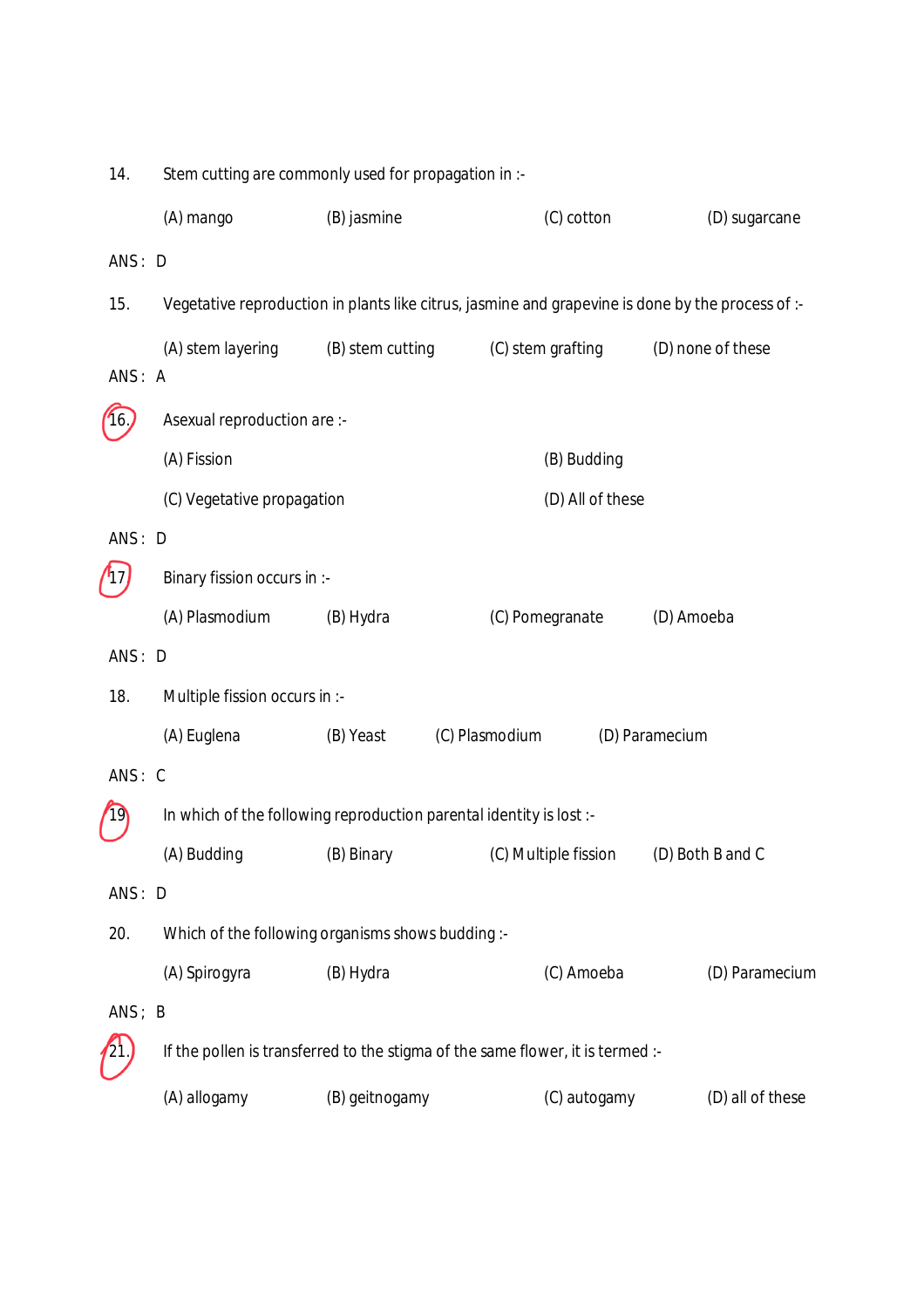|        |                                  | Which part of the flower forms the fruit?                  |                             |                   |
|--------|----------------------------------|------------------------------------------------------------|-----------------------------|-------------------|
|        | (A) Whole flower                 |                                                            | (B) Only stamens and carpel |                   |
|        | (C) Only ovary                   |                                                            | (D) Only carpel             |                   |
| ANS: C |                                  |                                                            |                             |                   |
| 23.    |                                  | In angiosperm after the fertilization endosperm becomes :- |                             |                   |
|        | (A) Haploid                      | (B) Diploid                                                | (C) Triploid                | (D) Tetraploid    |
| ANS: C |                                  |                                                            |                             |                   |
|        |                                  | After fertilization ovule grows into :-                    |                             |                   |
|        | (A) seed                         | (B) fruit                                                  | (C) placenta                | (D) None          |
| ANS: A |                                  |                                                            |                             |                   |
| 25.    | Which is not a part of carpel :- |                                                            |                             |                   |
|        | (A) Stigma                       | (B) Ovary                                                  | (C) Anther                  | (D) Style         |
| ANS: C |                                  |                                                            |                             |                   |
| 26.    |                                  | Nucleus of the bud is formed by the division of :-         |                             |                   |
|        | (A) Meiosis                      | (B) Amitosis                                               | (C) Mitosis                 | (D) All of theses |
| ANS: C |                                  |                                                            |                             |                   |
| 27.    |                                  | Clones are formed as a result of :-                        |                             |                   |
|        | (A) Budding                      |                                                            | (B) Regeneration            |                   |
|        | (C) Vegetative propagation       |                                                            | (D) All of these            |                   |
| ANS: D |                                  |                                                            |                             |                   |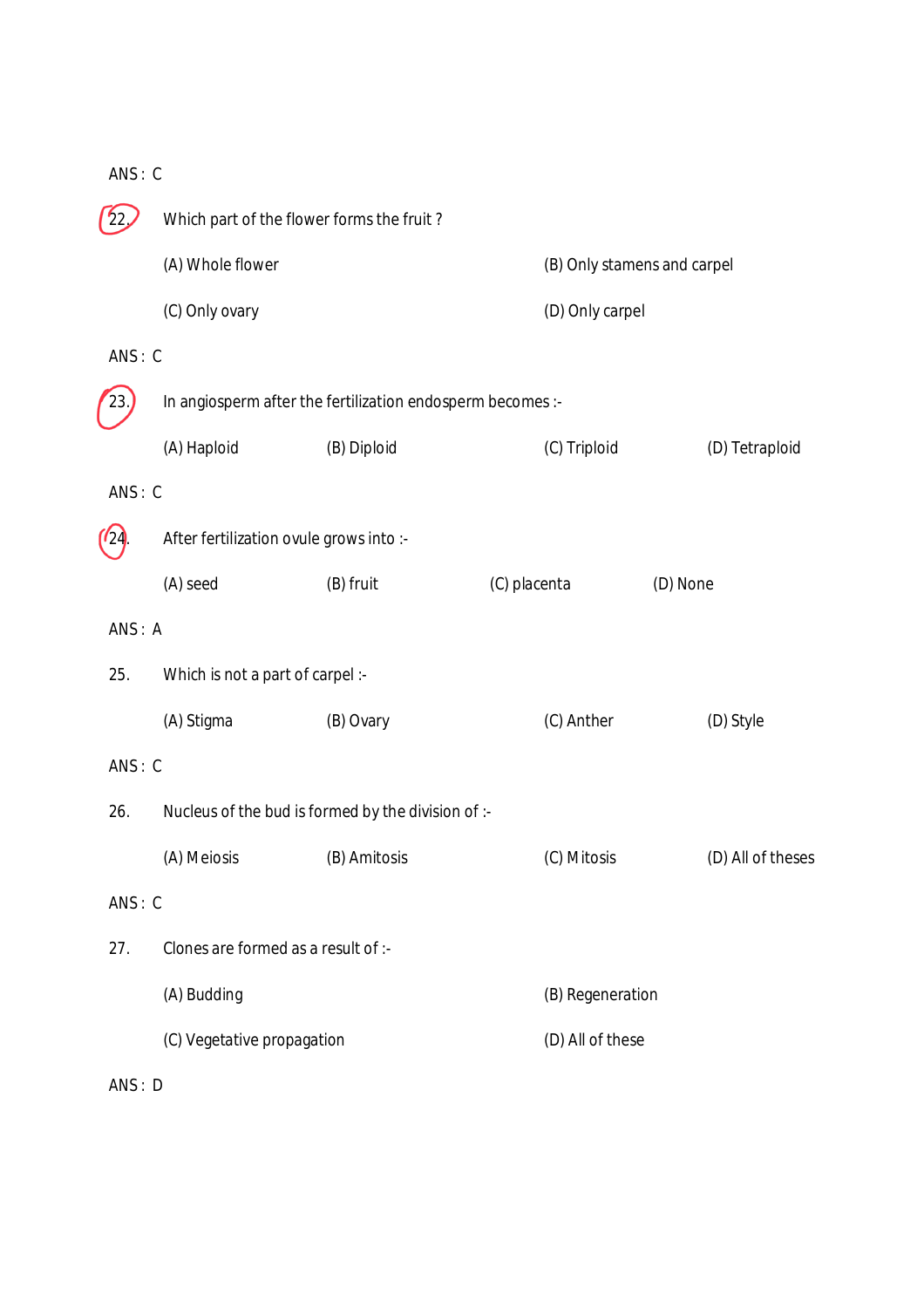| 28.    | Malarial parasite reproduces by :-     |                                                                    |                           |                  |
|--------|----------------------------------------|--------------------------------------------------------------------|---------------------------|------------------|
|        | (A) Multiple fission                   | (B) Binary fission                                                 | (C) Budding               | (D) Regeneration |
| ANS: B |                                        |                                                                    |                           |                  |
| 29.    | The outgrowth of Hydra is termed as :- |                                                                    |                           |                  |
|        | (A) Bulb<br>(B) Bud                    |                                                                    | (C) Daughter              | (D) Tentacles    |
| ANS: C |                                        |                                                                    |                           |                  |
| 30.    |                                        | Asexual reproduction takes place by the process of budding :-      |                           |                  |
|        | (A) Plasmodium (B) Amoeba              |                                                                    | (C) Yeast                 | (D) Rhizopus     |
| ANS: C |                                        |                                                                    |                           |                  |
| 31.    | Asexual reproduction involves :-       |                                                                    |                           |                  |
|        | (A) Only one parent                    |                                                                    | (B) Two parent            |                  |
|        | (C) Meiosis and syngamy                |                                                                    | (D) Fusion of two gametes |                  |
| ANS: A |                                        |                                                                    |                           |                  |
| 32.    | Which is a part of stamen :-           |                                                                    |                           |                  |
|        | (A) Stigma                             | (B) Filament                                                       | (C) Style                 | (D) None         |
| ANS: B |                                        |                                                                    |                           |                  |
| 33.    | Binary fission occurs in :-            |                                                                    |                           |                  |
|        | (A) Amoeba                             | (B) Paramecium                                                     | (C) Planaria              | (D) A & B both   |
| ANS:   | D                                      |                                                                    |                           |                  |
| 34.    |                                        | Which one of the following is concerned with asexual reproduction? |                           |                  |
|        | (A) Zygote                             | (B) Spores                                                         | (C) Gametes               | (D) Gonads       |
| ANS: B |                                        |                                                                    |                           |                  |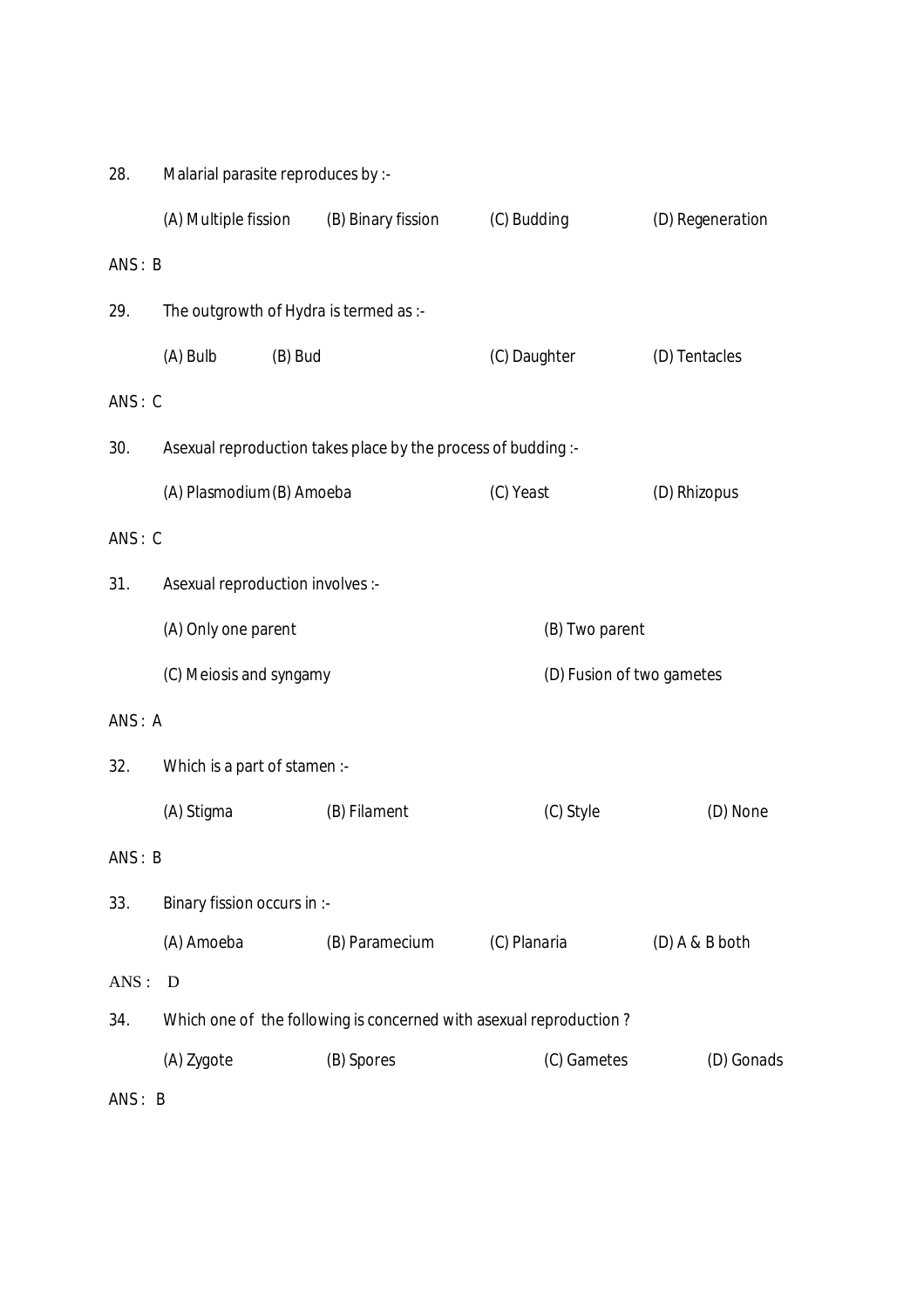| 35.    | Which type of reproduction of Hydra is most common? |                                                           |                   |                          |  |
|--------|-----------------------------------------------------|-----------------------------------------------------------|-------------------|--------------------------|--|
|        | (A) Budding                                         |                                                           | (B) Fragmentation |                          |  |
|        | (C) Sexual reproduction                             |                                                           | (D) Gametogenesis |                          |  |
| ANS: A |                                                     |                                                           |                   |                          |  |
| 36.    |                                                     | The most fundamental characteristics of living being :-   |                   |                          |  |
|        | (A) Locomation (B) Regeneration                     |                                                           | (C) Fragmentation | (D) Reproduction         |  |
| ANS: D |                                                     |                                                           |                   |                          |  |
| 37.    | Multiple fission occurs in :-                       |                                                           |                   |                          |  |
|        | (A) Hydra                                           | (B) Plasmodium                                            | (C) Planaria      | (D) All of these         |  |
| ANS: B |                                                     |                                                           |                   |                          |  |
| (38)   |                                                     | The animals consist of both male & female sex known as :- |                   |                          |  |
|        | (A) Viviparous                                      | (B) Oviparous                                             | (C) Sterile       | (D) Hermaphrodite        |  |
| ANS: D |                                                     |                                                           |                   |                          |  |
| 39.    |                                                     | Animals which give birth to young ones are called :-      |                   |                          |  |
|        | (A) amphibious                                      | (B) oviparous                                             | (C) triploblastic | (D) viviparous           |  |
| ANS:   | D<br>restis                                         |                                                           |                   |                          |  |
| 40.    | Tests of man occur :-                               |                                                           |                   |                          |  |
|        | (A) inside body                                     |                                                           |                   | (B) upper side of kidney |  |
|        | (C) on either side of dorsal aorta                  |                                                           |                   | (D) in scrotal sacs      |  |
| ANS: D |                                                     |                                                           |                   |                          |  |
| 41.    | Fertilization of ovum takes place in :-             |                                                           |                   |                          |  |
|        | (A) ovary                                           | (B) fallopian tube                                        | (C) cervix        | (D) uterus               |  |
| ANS: B |                                                     |                                                           |                   |                          |  |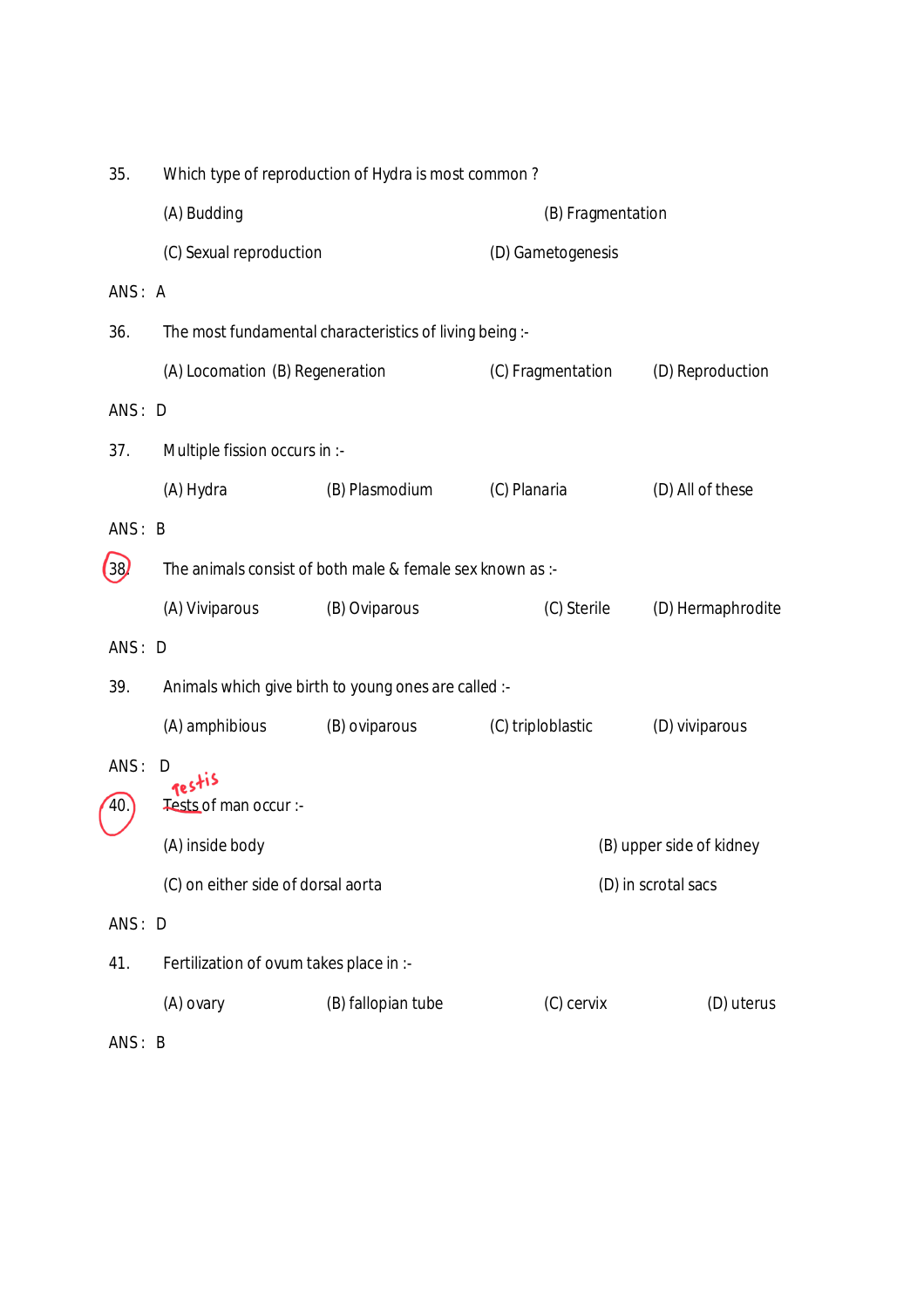| 42.    | Oogenesis is a process of formation of :- |                                                             |                          |                            |
|--------|-------------------------------------------|-------------------------------------------------------------|--------------------------|----------------------------|
|        | (A) Sperms                                | (B) Ova                                                     | (C) Sperms and ova       | (D) None of these          |
| ANS: B |                                           |                                                             |                          |                            |
| 43     |                                           | Middle piece of a mammalian sperm contains :-               |                          |                            |
|        | (A) nucleus                               | (B) acrosome                                                | (C) vacuole              | (D) mitochondria           |
| ANS: D |                                           |                                                             |                          |                            |
|        | Male hormone is :-                        |                                                             |                          |                            |
|        | (A) Corpus luteum                         | (B) Testosterone                                            | (C) Progesterone         | (D) Gonadotropin           |
| ANS: B |                                           |                                                             |                          |                            |
| 45.    | Sperms move by :-                         |                                                             |                          |                            |
|        | (A) head                                  | (B) acrosome                                                | (C) middle piece         | (D) tail                   |
| ANS: D |                                           |                                                             |                          |                            |
| 46.    | Binary fission is a from of :-            |                                                             |                          |                            |
|        | (A) sexual reproduction                   |                                                             | (B) asexual reproduction |                            |
|        | (C) both of these                         |                                                             | (D) none of these        |                            |
| ANS:   | B                                         |                                                             |                          |                            |
|        | Fertilization of frog takes place in :-   |                                                             |                          |                            |
|        | (A) Uterus                                |                                                             | (B) Fallopian tube       |                            |
|        | (C) Water                                 |                                                             | (D) Cervix               |                            |
| ANS: C |                                           |                                                             |                          |                            |
| 48.    |                                           | Which of the following can reproduce thorough regeneration? |                          |                            |
|        | (A) Hydra                                 | (B) Planaria                                                | (C) Wall lizard          | $(D)$ Both $(A)$ and $(B)$ |
| ANS: D |                                           |                                                             |                          |                            |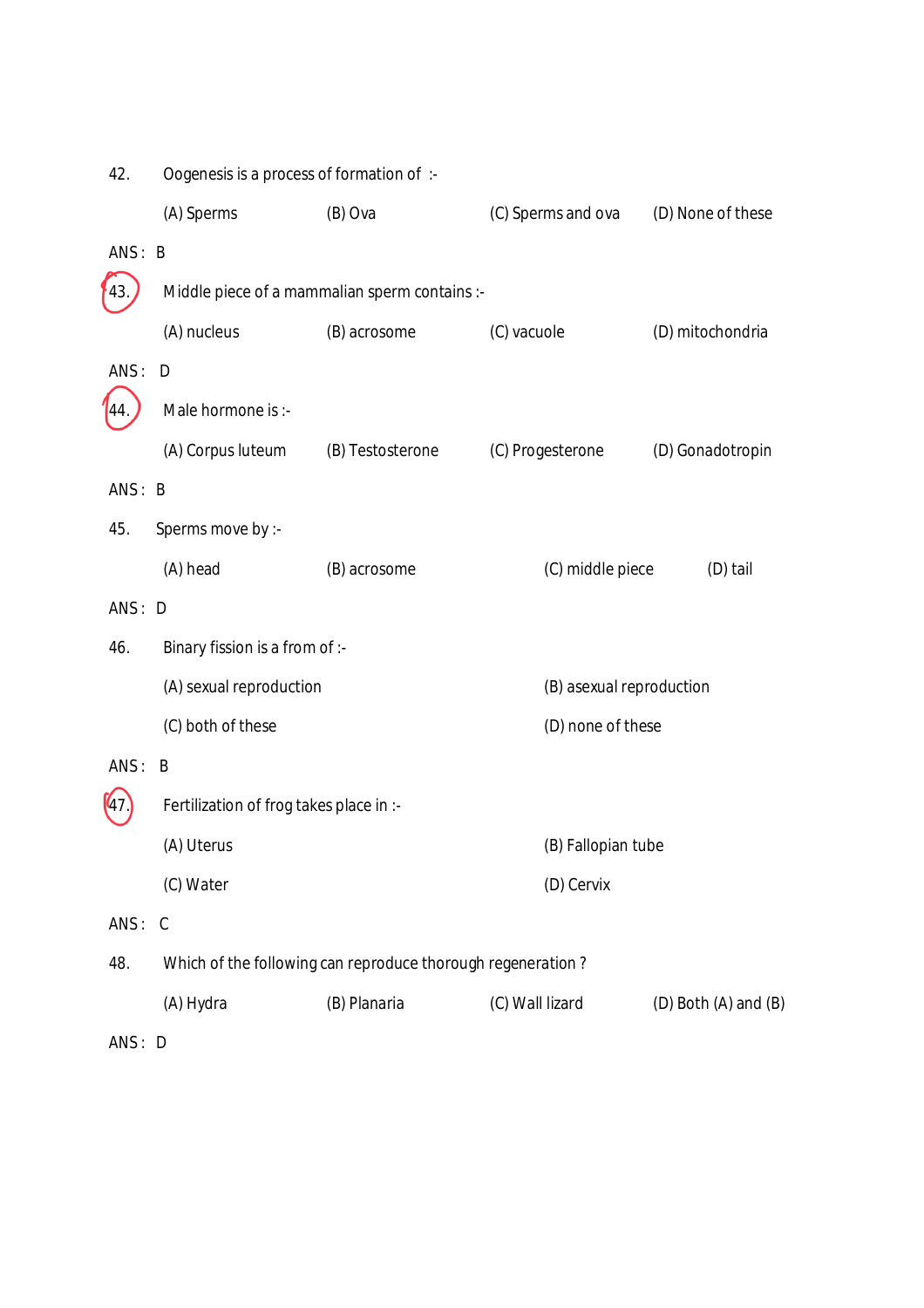| 49.      |                                        | Development of an organism from an unfertilised ovum is called :-                  |                |                           |                       |
|----------|----------------------------------------|------------------------------------------------------------------------------------|----------------|---------------------------|-----------------------|
|          | (A) oogenesis                          |                                                                                    |                | (B) parthenogenesis       |                       |
|          | (C) vegetative propagation             |                                                                                    |                | (D) asexual reproduction  |                       |
| ANS: B   |                                        |                                                                                    |                |                           |                       |
| 50.      |                                        | Egg-producing animals such as birds are called :-                                  |                |                           |                       |
|          | (A) unisexual                          | (B) oviparous                                                                      | (C) viviparous |                           | (D) hermaphrodite     |
| ANS: B   |                                        |                                                                                    |                |                           |                       |
| 51.      | What is true for gametes?              |                                                                                    |                |                           |                       |
|          | (A) They are diploid                   |                                                                                    |                | (B) They form gonads      |                       |
|          | (C) They are formed from gonads        |                                                                                    |                | (D) They produce hormones |                       |
| ANS: C   |                                        |                                                                                    |                |                           |                       |
| 52       | Which of these secretes seminal fluid? |                                                                                    |                |                           |                       |
|          | (A) Prostate gland                     | (B) Cowper's gland                                                                 |                | (C) Seminal vesicle       | (D) All of these      |
| ANS: D   |                                        |                                                                                    |                |                           |                       |
| $f_{5j}$ |                                        | The normal duration of menstrual cycle is :-                                       |                |                           |                       |
|          | (A) 7-8 days                           | (B) one day                                                                        | $(C)$ 3-4 days |                           | (D) none of the above |
| ANS: C   |                                        |                                                                                    |                |                           |                       |
| 54.      | Female sex hormones are :-             |                                                                                    |                |                           |                       |
|          | (A) Progesterone                       | (B) Estrogen                                                                       |                | (C) Testosterone          | $(D)$ A & B Both      |
| ANS: C   |                                        |                                                                                    |                |                           |                       |
| 55.      |                                        | The process of attachment of blastocyst in the endometrim of uterus is known as :- |                |                           |                       |
|          | (A) placentation                       | (B) implantation                                                                   |                | (C) gestation             | (D) cleavage          |
| ANS: B   |                                        |                                                                                    |                |                           |                       |
| 56       | Which of the following is an IUCD?     |                                                                                    |                |                           |                       |
|          | (A) Copper-T                           | (B) Diaphragm                                                                      |                | (C) Oral pills            | (D) Tubectomy         |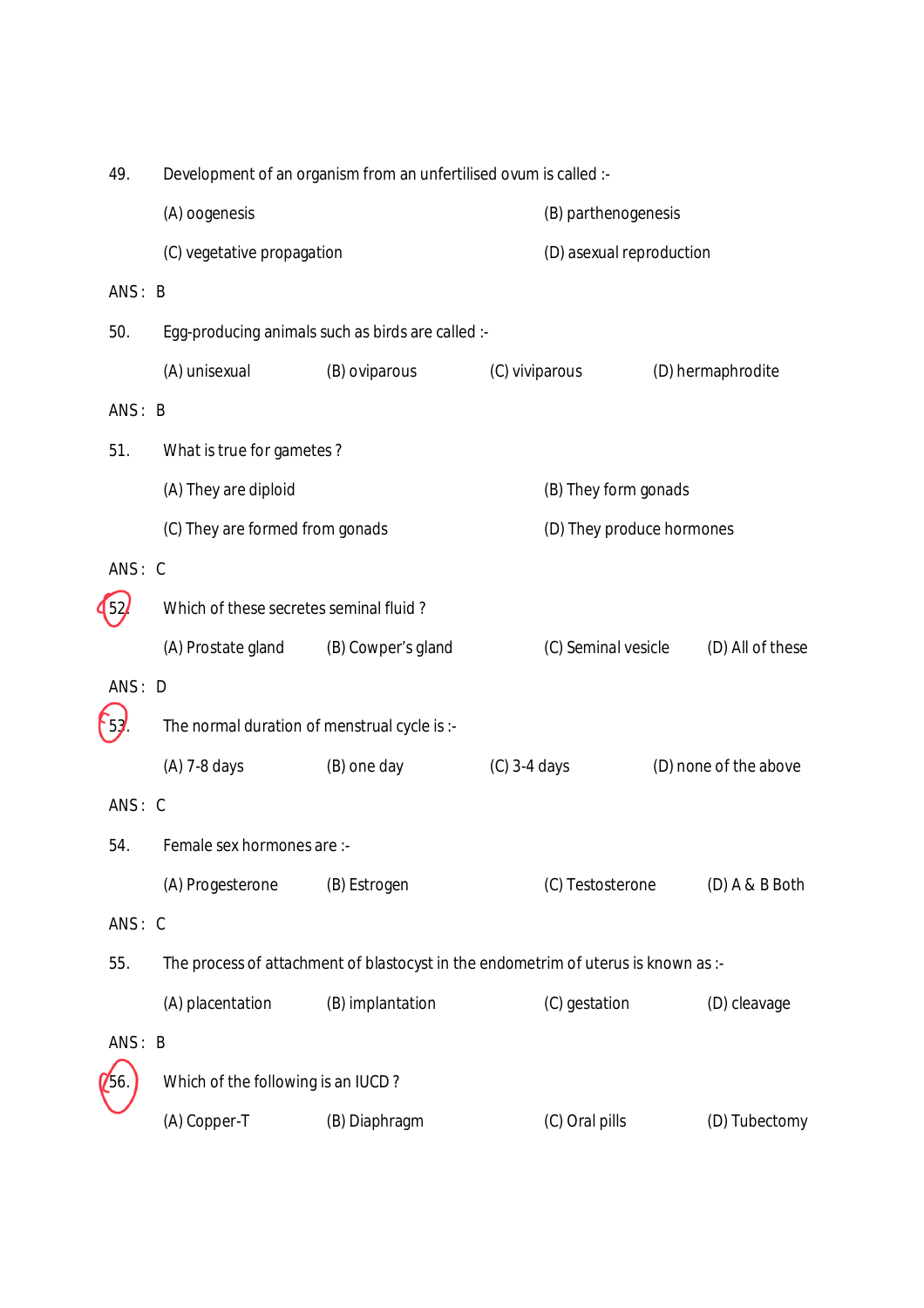#### ANS : A

- $\left(57\right)$  The Primary reason for increase in human population is :-
	- (A) the increase in agricultural production
	- (B) the increases in birth rate and decreases in death rate
	- (C) the improvement in medical technology
	- (D) all of the above
- ANS : D
- 58. The importance of reproduction in organisms is because of :-
	- (A) Formation of new individuals
	- (B) Production of individuals with same traits
	- (C) Production of individuals with different traits so as to being varieties in a population
	- (D) All of the above
- ANS : D
- 59. Twins absolutely resembling each other in sex and external appearance result when :
	- (A) Two similar sperms fertilise two similar eggs
	- (B) Same sperm fertilises two eggs
	- (C) Two halves of the same egg develop separately after it is fertilised by one sperm
	- (D) Two halves of the same egg are fertilised by two separate sperms
- ANS : C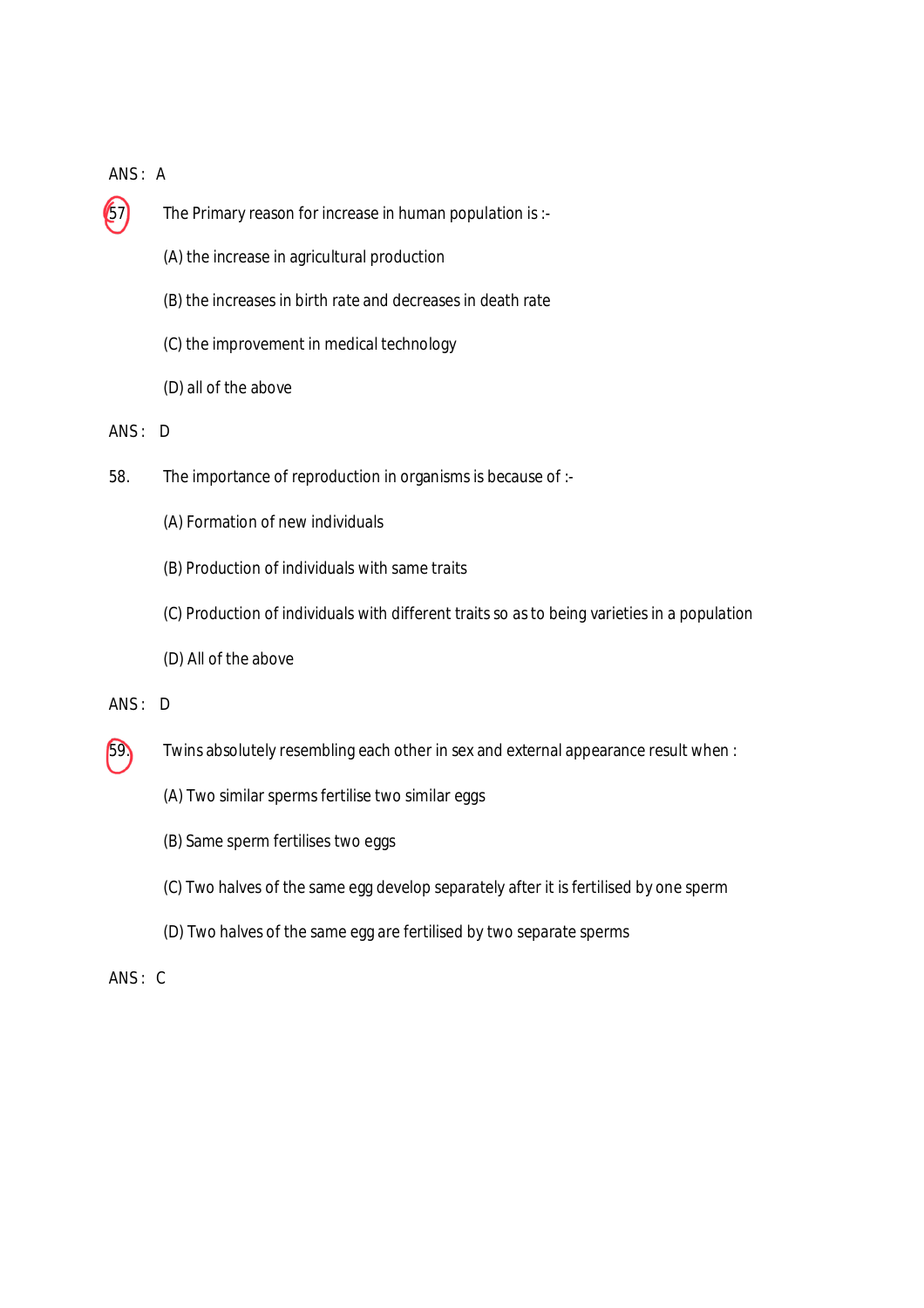- 60. Copulation in human beings may result in fertilisation during (normal menstrual cycle is for 28 days)
	- (A) 4th day and 10th day (B) 21th day and 28th day
	- (C) 11th day and 21st day (D) any day between 1st day and 28th day
- 

- ANS : C
- 61. The chart given here shows a cell division. The division is :-
	- (A) Mitosis
	- (B) Meiosis
	- (C) Division of a zygote during development
	- (D) Division of an Amoeba during binary fission
- ANS : B
- 62. The gametes are formed as a result of :-
	- (A) Vegetative propagation (B) Asexual reproduction
	- (C) Meiosis (D) Mitosis

- 63. Which of the following tests is for determining, the sex of the foetus ?
	- (A) Blood group test (B) Amniocentesis (C) Blood sugar test (D) pH value test
- ANS : B
- 64. The structure which provides a place for attachment and exchange of materials between mother and the foetus is called :-
	- (A) Uterus (B) Umbilical cord (C) Oviduct (D) Placenta
- ANS : D

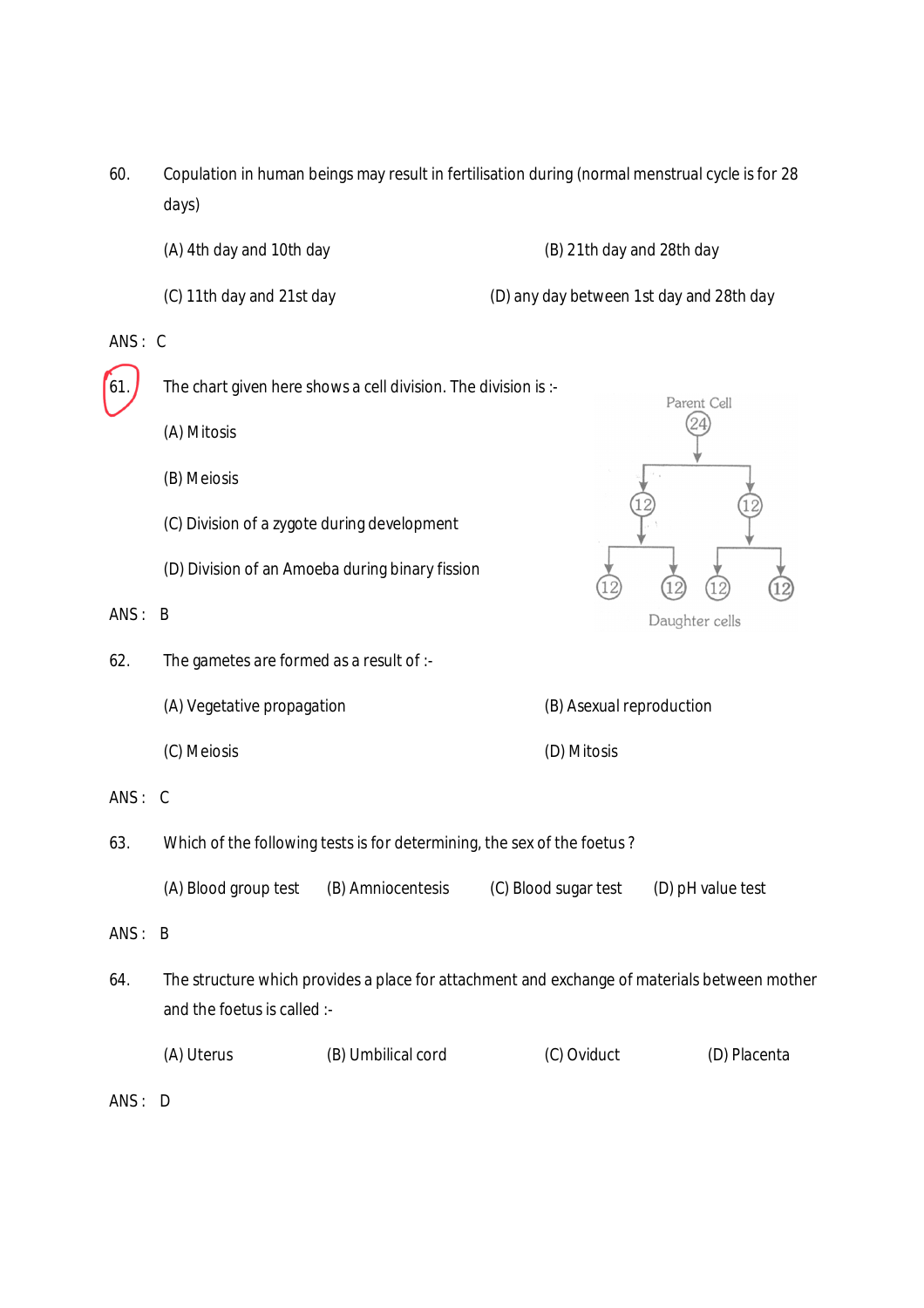| 65. | Reproduction by budding takes place in :- |
|-----|-------------------------------------------|
|-----|-------------------------------------------|

| (A) Hydra and Earthworm | (B) Hydra and Yeast     |
|-------------------------|-------------------------|
| (C) Yeast and Bacteria  | (D) Bacteria and Amoeba |

ANS : B

66. During mitosis which of the following is / are equally distributed in daughter cells ?

| (A) Chloroplasts | (B) Cytoplasm  |
|------------------|----------------|
| (C) Chromosomes  | (D) Centrosome |

ANS : C

- 67. In cells after they attain a certain size, growth stops and the sell undergoes division. The probable reason for this is :-
	- (A) The volume increases more than the surface area and the ratio between the two becomes
	- (B) Both the volume and surface area increases in equal proportion
	- (C) The surface area increases faster than the volume
	- (D) The surface area is several times more than the volume.

## ANS : A

- 68. Puberty age in girls is between :-
	- $(A)$  12-18 years of age  $(B)$  10-16 years of age
	- (C) 14-20 years of age (D) 15-18 years of age

#### ANS : B

69. Fertilisation of an ovum with a sperm takes place in :-

| (A) Uterus | (B) Vagina | (C) Fallopian tube | (D) Cervix |
|------------|------------|--------------------|------------|
|            |            |                    |            |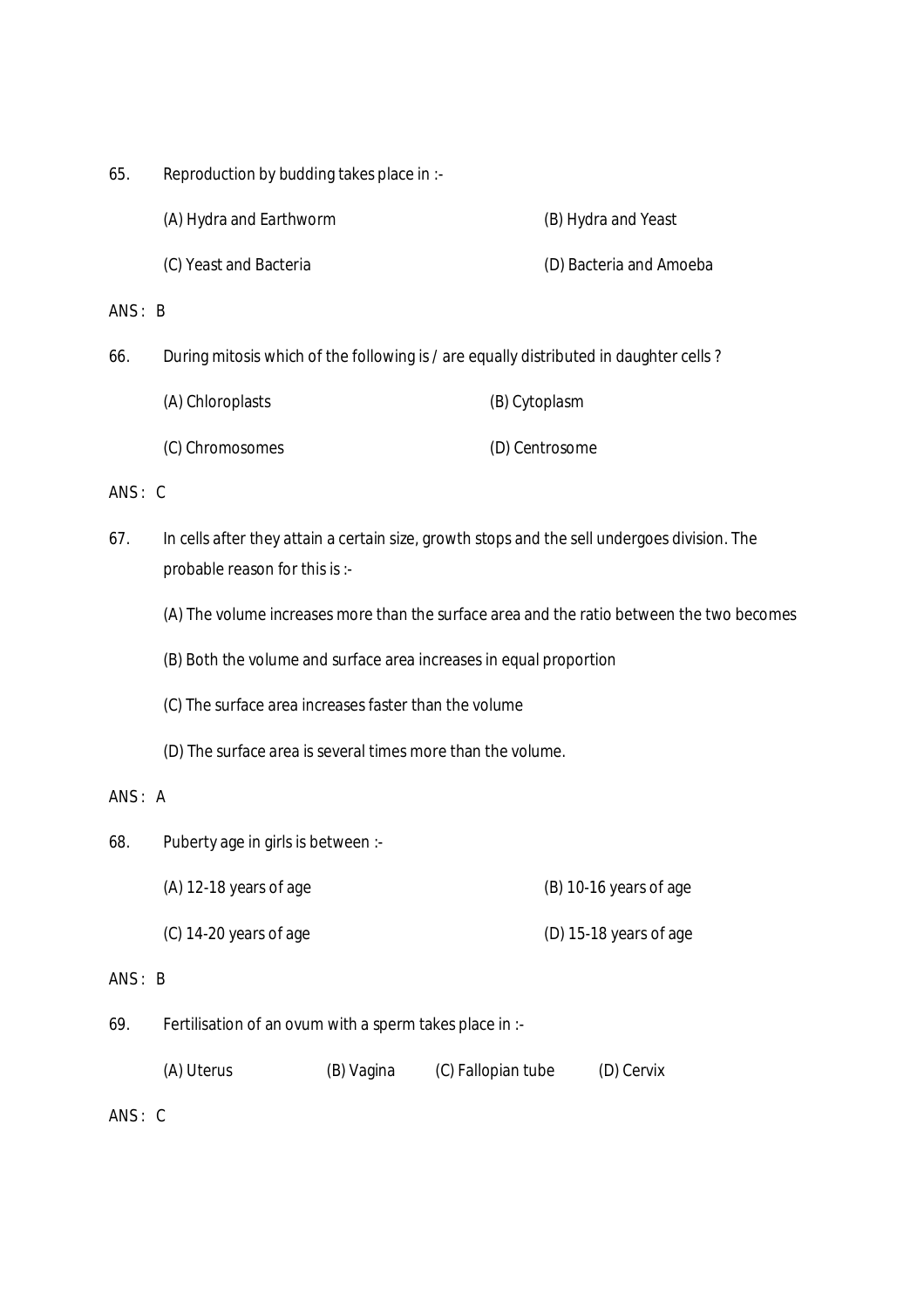70. A human zygote has :-

| (A) 46 chromosomes | (B) 23 chromosomes |
|--------------------|--------------------|
| (C) 47 chromosomes | (D) 48 chromosome  |

#### ANS : A

| $\sqrt{1}$ | Regeneration is a process in which :- |                                              |
|------------|---------------------------------------|----------------------------------------------|
|            | (A) A tumour is produced              | (B) A new individual is produced             |
|            | (C) Missing parts grow again          | (D) Old individuals are replaced by new ones |

ANS : C

72. As compared to human egg the spermatozoa has less :-

| (A) Chromosomes | (B) Centrosomes |
|-----------------|-----------------|
| (C) Cytoplasm   | (D) Mobility    |

#### ANS : C

| 73. | Bryophyllum can be propagated vegetatively by- |          |            |            |
|-----|------------------------------------------------|----------|------------|------------|
|     | (A) Stem                                       | (B) Root | $(C)$ Leaf | (D) Flower |

## ANS : C

74. Which of the following can not regenerates with the help of layering ?<br>(A) Jasmine (B) Rose (C) Mango (A) Jasmine (B) Rose (C) Mango (D) Cactus

#### ANS : D

- 75. Offspring formed by asexual method of reproduction have greater similarity among themselves because:
	- (i) Asexual reproduction involves only one parent
	- (ii) Asexual reproduction does not involve gametes
	- (iii) Asexual reproduction occurs before sexual reproduction
	- (iv) Asexual reproduction occurs after sexual reproduction
	- (A) (i) and (ii) (B) (i) and (iii) (C) (ii) and (iv) (D) (iii) and (iv)

ANS : A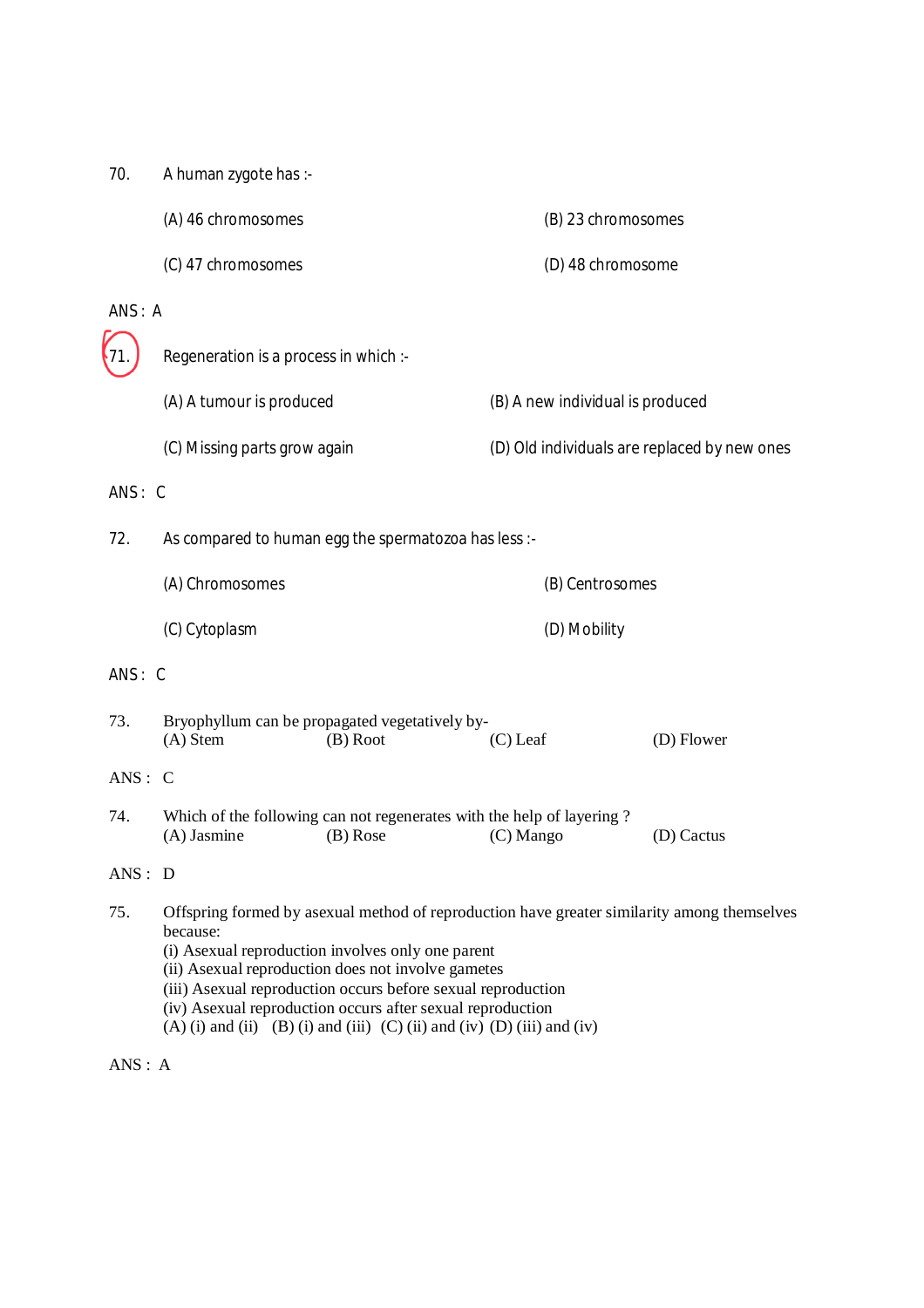| 76.     | A feature of reproduction that is common to Amoeba, Spirogyra and Yeast is that<br>(A) They reproduce asexually<br>(B) They are all unicellular<br>(C) They reproduce only sexaully<br>(D) They are all multicellular |                                          |                                                  |           |  |
|---------|-----------------------------------------------------------------------------------------------------------------------------------------------------------------------------------------------------------------------|------------------------------------------|--------------------------------------------------|-----------|--|
| ANS: A  |                                                                                                                                                                                                                       |                                          |                                                  |           |  |
| 77.     | The grafted portion of a plant is called<br>(A) Stalk                                                                                                                                                                 | (B) Stock                                | $(C)$ Layer                                      | (D) Scion |  |
| ANS: D  |                                                                                                                                                                                                                       |                                          |                                                  |           |  |
| 78.     | The process by which root, stem and leaves give rise to new plants is called<br>(B) spore formation.<br>(A) vegetative reproduction.<br>(C) fragmentation.<br>(D) sexual reproduction.                                |                                          |                                                  |           |  |
| ANS: A  |                                                                                                                                                                                                                       |                                          |                                                  |           |  |
|         | Vegetative propagation refers to formation of new plants from<br>(A) Stem, roots and flowers<br>(B) Stem, roots and leaves<br>(C) Stem, flowers and fruits<br>(D) Stem, leaves and flowers                            |                                          |                                                  |           |  |
| ANS: B  |                                                                                                                                                                                                                       |                                          |                                                  |           |  |
| 80.     | Regeneration is carried out by<br>(A) the mass of any kind of body cells<br>(C) muscle cells                                                                                                                          | (B) specialised cells<br>(D) nerve cells |                                                  |           |  |
| ANS : B |                                                                                                                                                                                                                       |                                          |                                                  |           |  |
| 81.     | Advantage of vegetatively reproducing organism is                                                                                                                                                                     |                                          |                                                  |           |  |
| ANS: B  | (A) dissimilar organisms.<br>(C) genetic variation.                                                                                                                                                                   |                                          | (B) genetic similarity.<br>(D) varied offsprings |           |  |
| 82.     | The artificial method of formation of new plants is called                                                                                                                                                            |                                          |                                                  |           |  |
|         | (A) vegetative reproduction.<br>(C) layering.                                                                                                                                                                         |                                          | (B) tissue culture.<br>(D) regeneration.         |           |  |
| ANS: B  |                                                                                                                                                                                                                       |                                          |                                                  |           |  |
|         | Development of egg without fertilization is<br>(A) parthenocarpy<br>(C) parthenogenesis                                                                                                                               |                                          | (B) polyembryony<br>(D) adventive embryony       |           |  |
| ANS:    | $\mathcal{C}$                                                                                                                                                                                                         |                                          |                                                  |           |  |
| 84.     | Vegetative propagation is shown by<br>(A) Hydra.                                                                                                                                                                      | (B) Rhizopus.                            | (C) sugarcane. (D) Amoeba.                       |           |  |
| ANS: C  |                                                                                                                                                                                                                       |                                          |                                                  |           |  |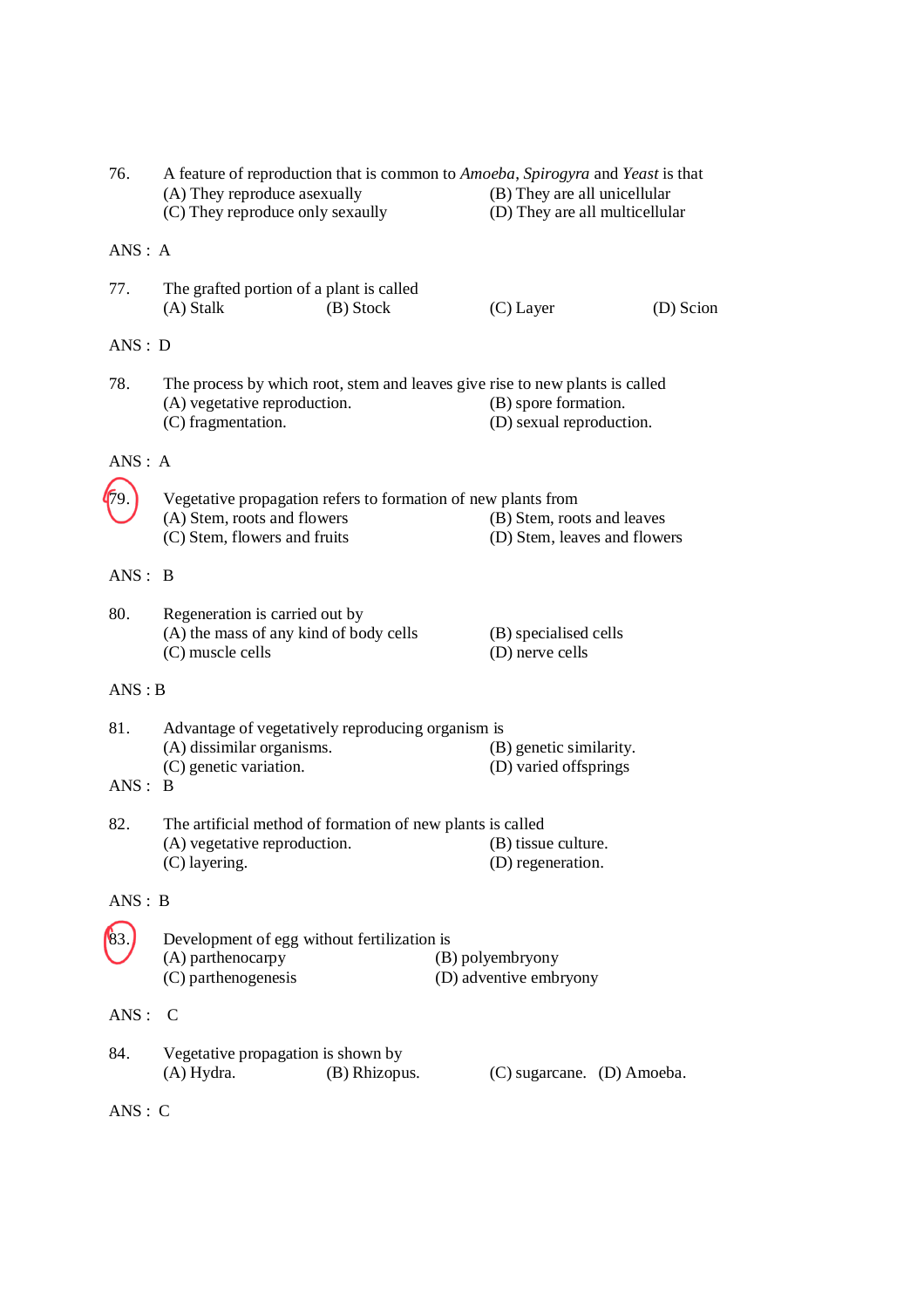|               | $(A)$ air                                     | Anemophily is pollination by<br>(B) water                                         | $(C)$ insects                                                                                                                           | (D) animal       |
|---------------|-----------------------------------------------|-----------------------------------------------------------------------------------|-----------------------------------------------------------------------------------------------------------------------------------------|------------------|
| ANS: A        |                                               |                                                                                   |                                                                                                                                         |                  |
| 86.           | $(A)$ budding.                                | (B) fragmentation                                                                 | The capacity of organisms to reproduce after being cut into many pieces is called<br>$(C)$ regeneration.                                | (D) reproduction |
| ANS: C        |                                               |                                                                                   |                                                                                                                                         |                  |
| 87.           | (A) binary fission.                           | The specific type of asexual reproduction found in Hydra is<br>(B) fragmentation. | (C) regeneration.                                                                                                                       | (D) budding.     |
| ANS: D        |                                               |                                                                                   |                                                                                                                                         |                  |
| 88.           | (A) sexual reproduction.<br>(C) regeneration. |                                                                                   | The unique method of propagation of banana, orange, rose and jasmine is<br>(B) vegetative reproduction.<br>(D) fragmentation.           |                  |
| ANS: B        |                                               |                                                                                   |                                                                                                                                         |                  |
| 89.           | (A) asexual reproduction<br>(C) gametogenesis | Vegetative propagation is a kind of                                               | (B) sexual reproduction<br>(D) spore formation                                                                                          |                  |
| ANS: A        |                                               |                                                                                   |                                                                                                                                         |                  |
| 90            | (A) flagella.                                 | The thread like structures that develop in the bread mould are<br>(B) cilia.      | (C) sporangia.                                                                                                                          | (D) hyphae.      |
| ANS: D        |                                               |                                                                                   |                                                                                                                                         |                  |
|               | (A) DNA copying.<br>(C) cell division.        | Variations in an asexually reproducing population are due to                      | (B) error in DNA copying<br>(D) spore formation.                                                                                        |                  |
| ANS: B        |                                               |                                                                                   |                                                                                                                                         |                  |
| 92.           | $(A)$ leaf buds.                              | The vegetative reproduction takes place in Bryophyllum by<br>(B) scale leaves.    | (C) cuttings.                                                                                                                           | (D) nodes.       |
| ANS:          | A                                             |                                                                                   |                                                                                                                                         |                  |
| 93.<br>ANS: A | (A) Asexual Reproduction<br>reproduction      | Binary fission and budding are examples of                                        | (B) Sexual Reproduction<br>(C) In favourable conditions asexual reproduction while in unfavourable conditions sexual<br>(D) Conjugation |                  |
|               |                                               |                                                                                   |                                                                                                                                         |                  |